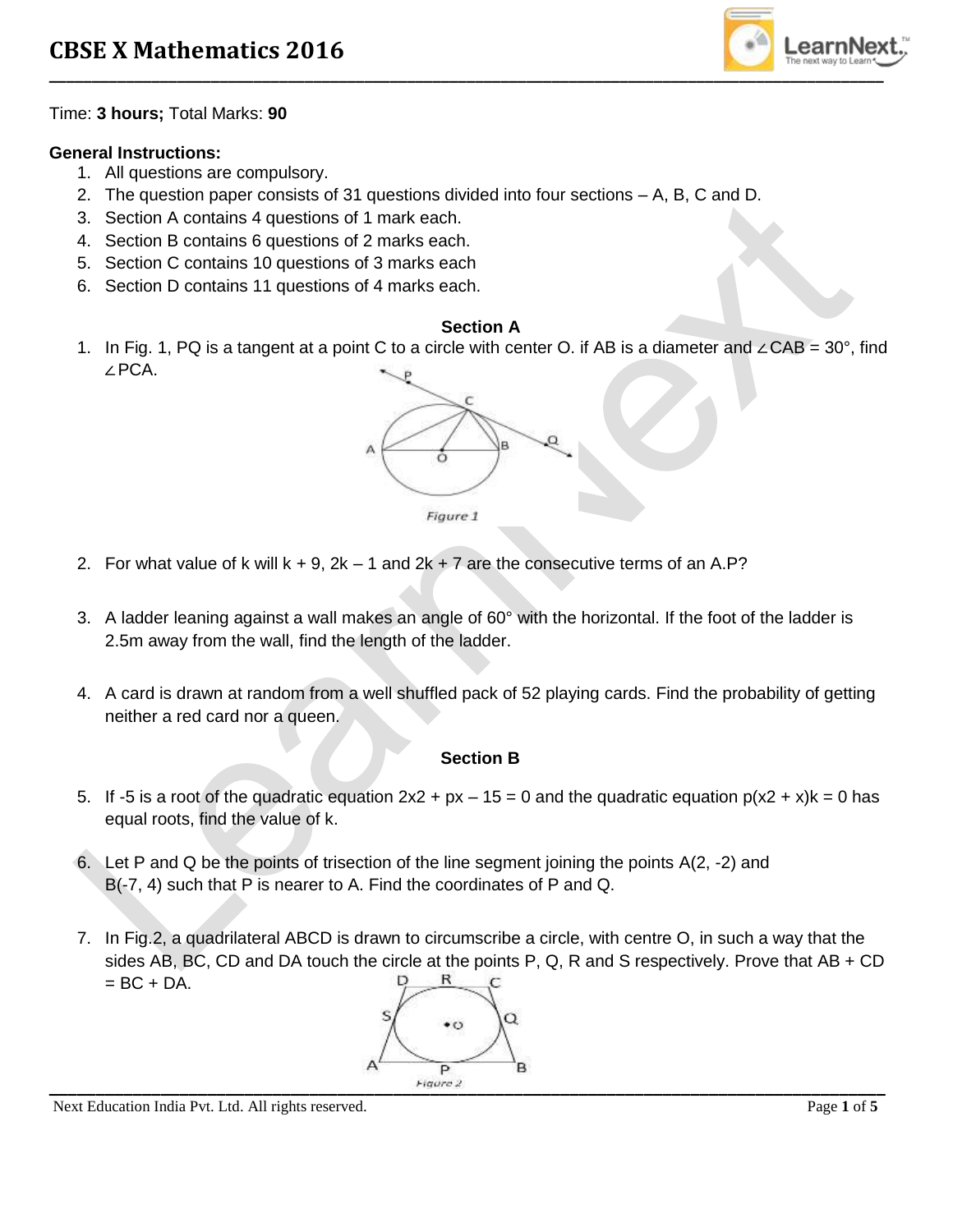

- 8. Prove that the points (3, 0), (6, 4) and (-1, 3) are the vertices of a right angled isosceles triangle.
- 9. The 4th term of an A.P. is zero. Prove that the 25th term of the A.P. is three times its 11th term.
- 10. In Fig.3, from an external point P, two tangents PT and PS are drawn to a circle with center O and radius r. If OP = 2r, show that ∠ OTS =  $\angle$  OST = 30°.



## **Section C**

11. In Fig. 4, O is the centre of a circle such that diameter  $AB = 13$  cm and  $AC = 12$  cm. BC is joined. Find the area of the shaded region. (Take  $\pi$  = 3.14)



11. In Fig. 5, a tent is in the shape of a cylinder surmounted by a conical top of same diameter. If the height and diameter of cylindrical part are 2.1 m and 3 m respectively and the slant height of conical part is 2.8 m, find the cost of canvas needed to make the

Use  $\pi$  = tent if the canvas is available at the rate of Rs. 500/sq meter.



**\_\_\_\_\_\_\_\_\_\_\_\_\_\_\_\_\_\_\_\_\_\_\_\_\_\_\_\_\_\_\_\_\_\_\_\_\_\_\_\_\_\_\_\_\_\_\_\_\_\_\_\_\_\_\_\_\_\_\_\_\_\_\_\_\_\_\_\_\_\_\_\_\_\_\_\_\_\_\_\_\_\_\_\_\_\_\_\_\_\_**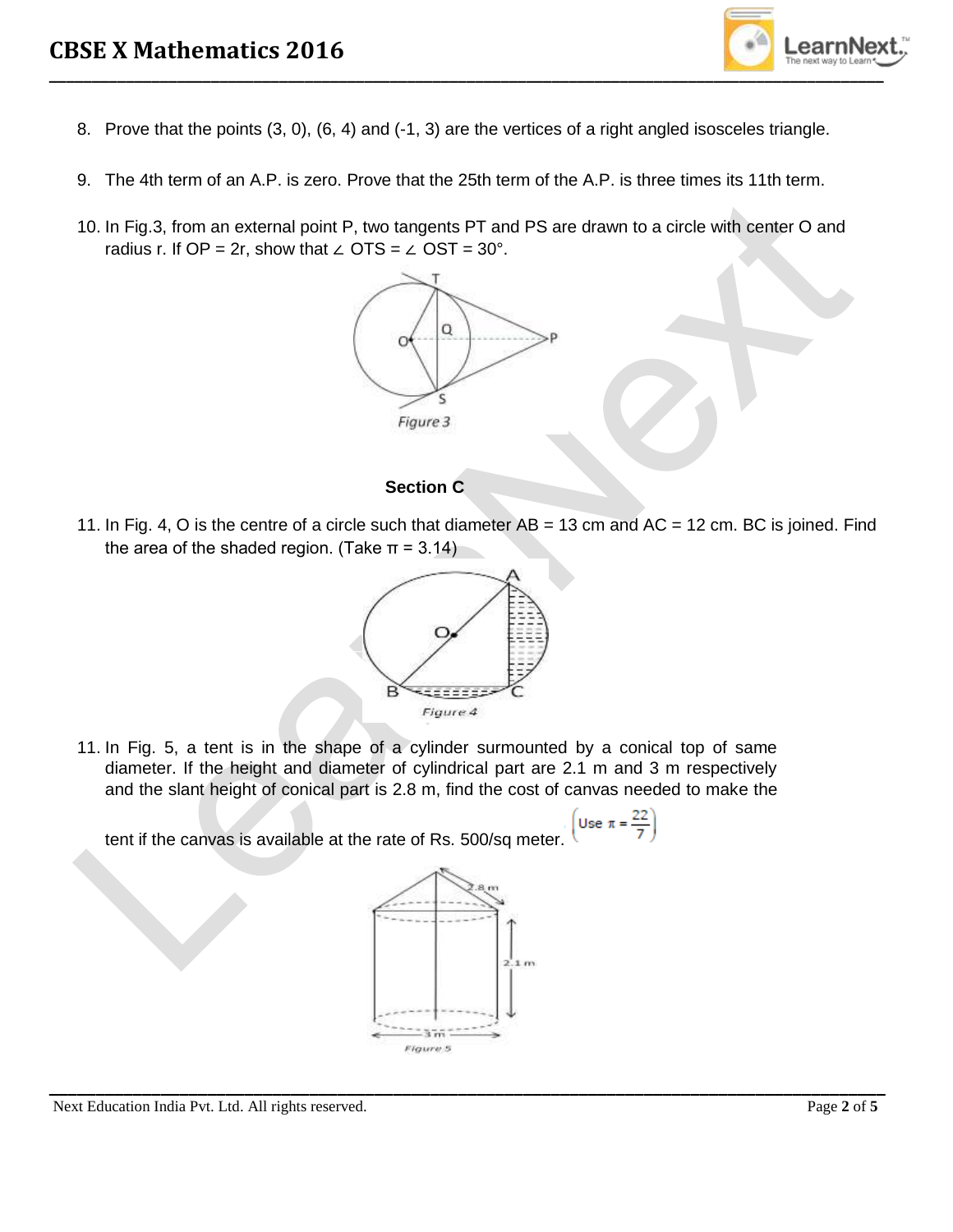

- 12. If the point  $P(x, y)$  is equidistant from the points  $A(a + b, b a)$  and  $B(a b, a + b)$ . Prove that  $bx = ay$ .
- 13. In Fig. 6, find the area of the shaded region, enclosed between two concentric



- 15. If the ratio of the sum of first n terms of two A.P's is  $(7n +1)$ :  $(4n + 27)$ , find the ratio of their  $m<sup>th</sup>$  terms.
- 16. Solve for x:

$$
\frac{1}{(x-1)(x-2)} + \frac{1}{(x-2)(x-3)} = \frac{2}{3}, x \neq 1, 2, 3
$$

17. A conical vessel, with base radius 5 cm and height 24 cm, is full of water. This water is emptied into a cylindrical vessel of base radius 10 cm. Find the height to which the water will rise in the cylindrical

Use  $\pi = \frac{22}{7}$ vessel.

18. A sphere of diameter 12 cm, is dropped in a right circular cylindrical vessel, partly filled with water. If the sphere is completely submerged in water, the water level in the cylindrical vessel rises by 3  $\frac{5}{9}$  cm. Find the diameter of the cylindrical vessel.

**\_\_\_\_\_\_\_\_\_\_\_\_\_\_\_\_\_\_\_\_\_\_\_\_\_\_\_\_\_\_\_\_\_\_\_\_\_\_\_\_\_\_\_\_\_\_\_\_\_\_\_\_\_\_\_\_\_\_\_\_\_\_\_\_\_\_\_\_\_\_\_\_\_\_\_\_\_\_\_\_\_\_\_\_\_\_\_\_\_\_**

- 19. A man standing on the deck of a ship, which is 10 m above water level, observes the angle of elevation of the top of a hill as 60° and the angle of depression of the base of a hill as 30°. Find the distance of the hill from the ship and the height of the hill.
- 20. Three different coins are tossed together. Find the probability of getting
	- (i) exactly two heads
	- (ii) at least two heads
	- (iii) at least two tails.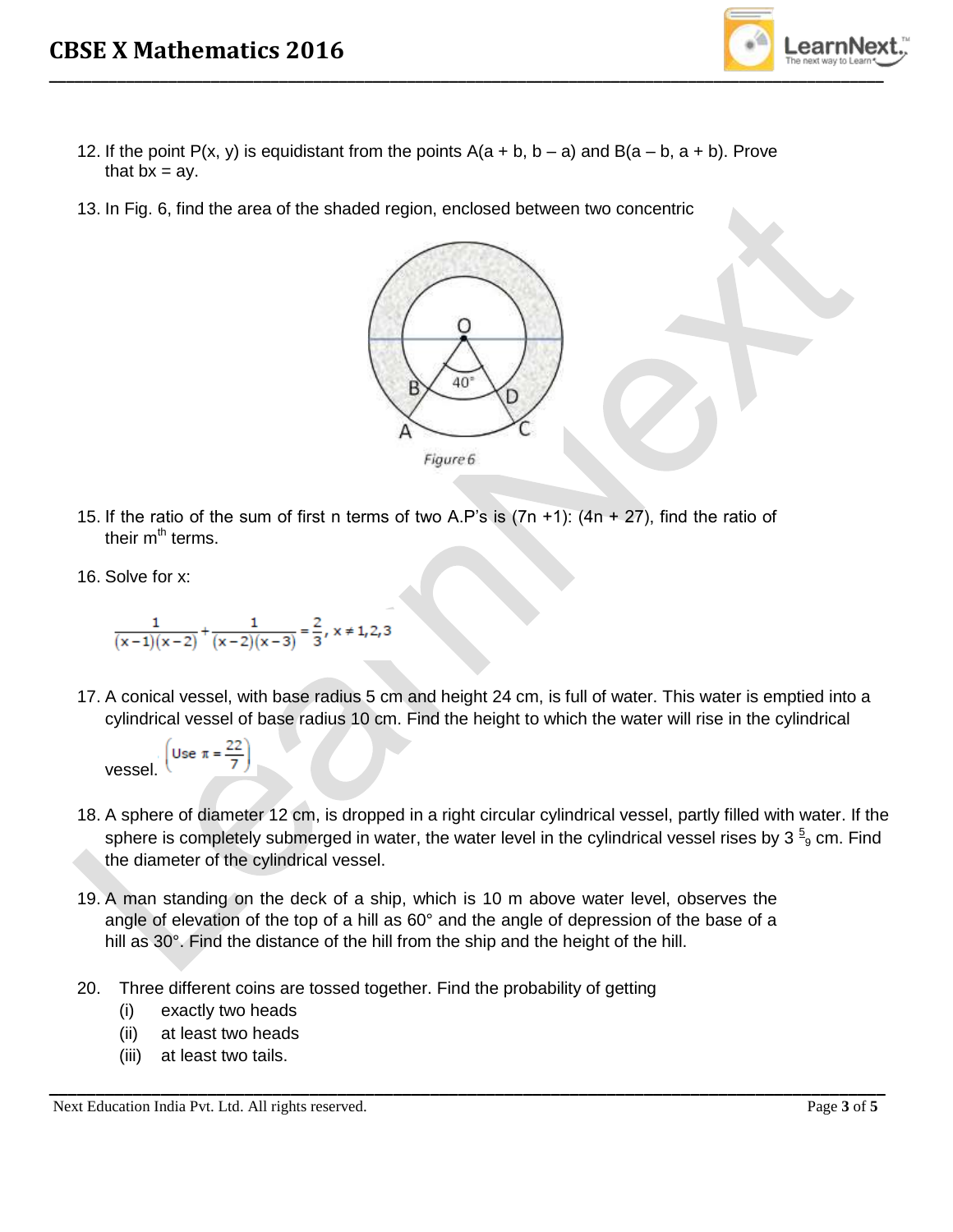

#### **Section D**

21. Due to heavy floods in a state, thousands were rendered homeless. 50 schools collectively offered to the state government to provide place and the canvas for 1500 tents to be fixed by the governments and decided to share the whole expenditure equally. The lower part of each tent is cylindrical of base radius 2.8 cm and height 3.5 m, with conical upper part of same base radius but of height 2.1 m. If the canvas used to make the tents costs Rs. 120 per sq. m, find the amount shared by each school to set up

the tents. What value is generated by the above problem?

- Use  $\pi = \frac{22}{7}$
- 22. Prove that the lengths of the tangents drawn from an external point to a circle are equal.
- 23. Draw a circle of radius 4 cm. Draw two tangents to the circle inclined at an angle of 60 $^{\circ}$ to each other.
- 24. In Fig. 7, two equal circles, with centers O and O', touch each other at X. OO' produced meets the circle with center O' at A. AC is tangent to the circle with center O, at the point C. O'D is perpendicular to AC. Find the value of  $\frac{DO}{CO}$



- 26. The angle of elevation of the top Q of a vertical tower PQ from a point X on the ground is 60<sup>0</sup>. From a point Y, 40 m vertically above X, the angle of elevation of the top Q of tower is 45<sup>0</sup>. Find the height of the tower PQ and the distance PX. (Use  $\sqrt{3}$  = 1.73).
- 27. The houses in a row numbered consecutively from 1 to 49. Show that there exists a value of X such that sum of numbers of houses preceding the house numbered X is

**\_\_\_\_\_\_\_\_\_\_\_\_\_\_\_\_\_\_\_\_\_\_\_\_\_\_\_\_\_\_\_\_\_\_\_\_\_\_\_\_\_\_\_\_\_\_\_\_\_\_\_\_\_\_\_\_\_\_\_\_\_\_\_\_\_\_\_\_\_\_\_\_\_\_\_\_\_\_\_\_\_\_\_\_\_\_\_\_\_\_** Next Education India Pvt. Ltd. All rights reserved. Page 4 of 5